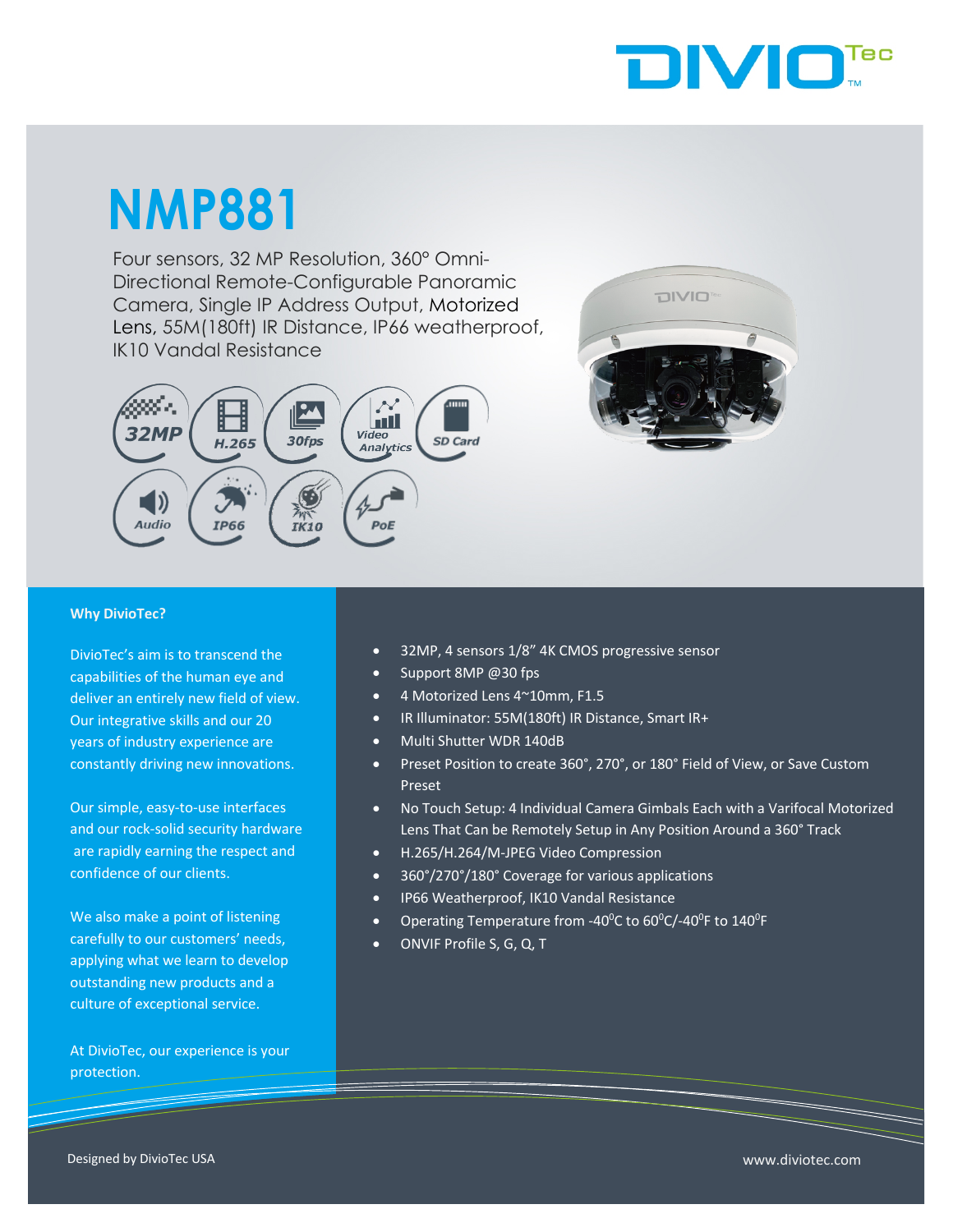#### Specifications



| Sensor                        |                                                                                     |  |
|-------------------------------|-------------------------------------------------------------------------------------|--|
| Image Sensor                  | 32MP, 4pcs 1/1.8" 4K CMOS progressive sensor Sony IMX 334                           |  |
| Coverage                      | 360°/270°/180°                                                                      |  |
| Minimum Illumination          | 0.15 lux@F1.2, 1/30s                                                                |  |
| Lens                          |                                                                                     |  |
| Lens Type                     | Motorized                                                                           |  |
| Focal Length                  | 4~10mm, F1.5                                                                        |  |
| <b>FOV</b>                    | 116° (H)/ 61° (V)/ 139° (D)                                                         |  |
| Angle Adjustment              | Remotely adjustable, Pan: 360° / Tilt: 90°                                          |  |
| IR                            |                                                                                     |  |
| <b>IR Distance</b>            | Up to 55M(180ft)                                                                    |  |
| <b>IR Control</b>             | Smart IR+                                                                           |  |
| <b>Image Setting</b>          |                                                                                     |  |
| Shutter Speed                 | Auto/ Manual (1/7~1/20000)                                                          |  |
| <b>WDR</b>                    | Multi Shutter 140dB, @30fps                                                         |  |
| Day/ Night                    | Auto/ Force Day/ Force Night/ Schedule                                              |  |
| ICR Day/ Night                | Auto/ ON/ OFF                                                                       |  |
| Gain Control                  | Yes                                                                                 |  |
| Auto Exposure                 | Sync Brightness/ Sync Brightness 50Hz/ Sync Brightness 60Hz/ Auto/ 50Hz/ 60Hz/ Lock |  |
| White Balance                 | Auto/ Off                                                                           |  |
| <b>BLC</b>                    | Disable/Enable                                                                      |  |
| Orientation                   | Flip left-to-right, Flip top-to-bottom                                              |  |
| Privacy Mask                  | 5 Areas each view                                                                   |  |
| <b>OSD</b>                    | OFF, Date/Time, Camera Name, Custom Text                                            |  |
| Picture Adjustment            | Brightness, Contrast, Saturation, Sharpness, Hue                                    |  |
| ROI (Region of Interest)      | 5 Zones, 3 Level: Low/Medium/High                                                   |  |
| Local Storage                 | Yes (stream 2, 640*480), 2x SD Card                                                 |  |
| <b>Rotation Mode</b>          | Flip left-to-right/top-to-bottom                                                    |  |
| Min. Object Detection         | I Meter                                                                             |  |
| Video Analysis                | Yes                                                                                 |  |
| <b>Video and Audio</b>        |                                                                                     |  |
| Video Compression             | H.265 / H.264 / M-JPEG                                                              |  |
| <b>Video Streaming</b>        | Triple streaming                                                                    |  |
| Video Resolution              | 3840x2160 to 640x360 each channel                                                   |  |
| SDS (Smart Dynamic Streaming) | Smart GOP, ROI                                                                      |  |
| <b>Bit Rate</b>               | Stream 1: 500-1200 kbit/s, Stream 2: 64-4000 kbit/s                                 |  |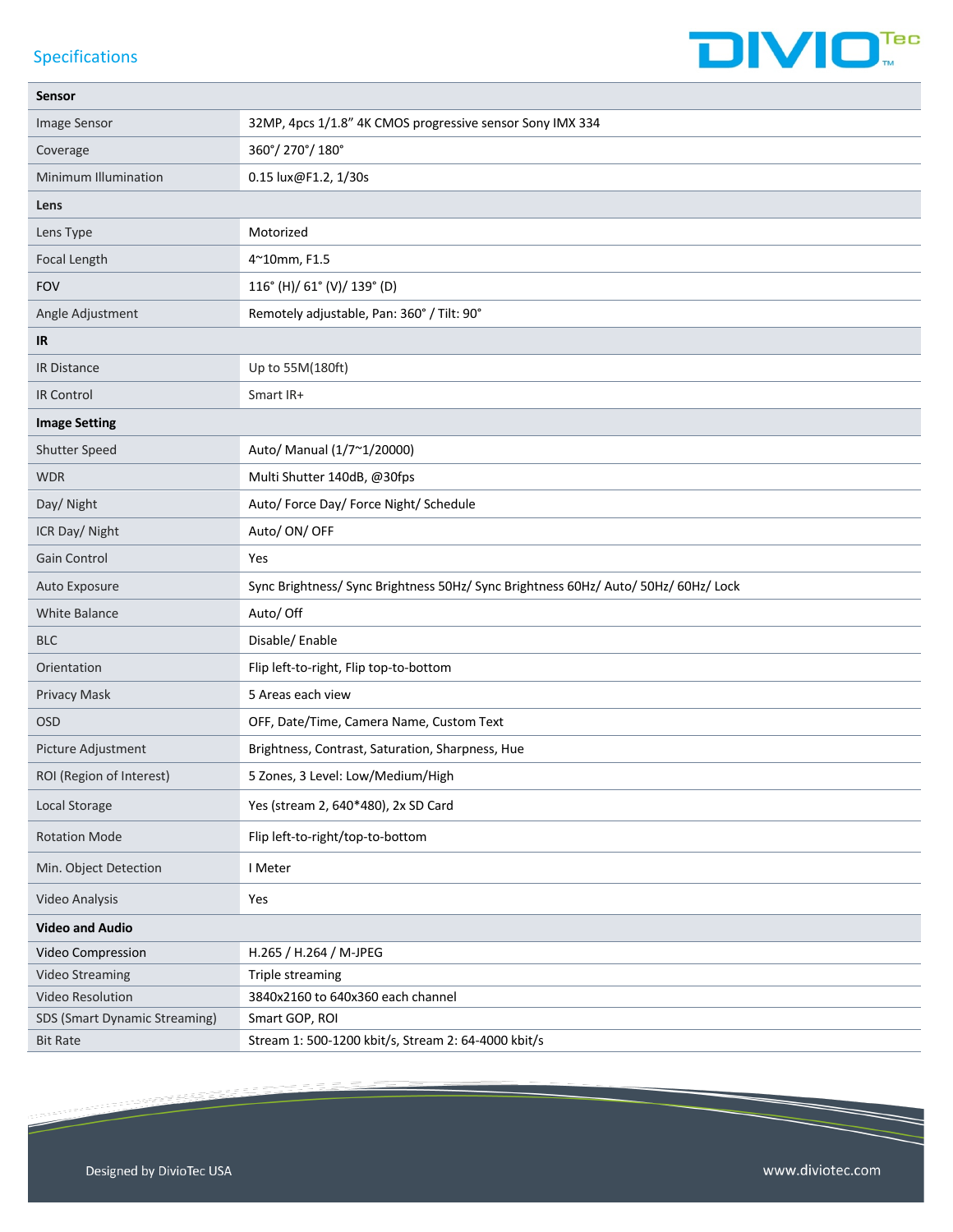

### Specifications

| <b>Event Management</b>      |                                                                                                                                                                                                                         |
|------------------------------|-------------------------------------------------------------------------------------------------------------------------------------------------------------------------------------------------------------------------|
| <b>Event Trigger</b>         | Motion Detection 5x5 areas Tampering detection                                                                                                                                                                          |
| <b>Notifications</b>         | File upload via FTP, HTTP, Network Storage and email<br>Notification via email, HTTP, TCP<br>Video recording to SD card, FTP<br>Alarm output port<br>Play Audio Clip                                                    |
| Alarm Handler                | On/ Off/ Schedule                                                                                                                                                                                                       |
| <b>Motion Detection</b>      | On/ Off/ Schedule; 5 Zones                                                                                                                                                                                              |
| <b>Tampering Alarm</b>       | On/ Off/ Schedule                                                                                                                                                                                                       |
| Post/Pre-Recording           | Yes                                                                                                                                                                                                                     |
| <b>Network</b>               |                                                                                                                                                                                                                         |
| Interface                    | 10/100/1000 Mbps Ethernet, RJ-45                                                                                                                                                                                        |
| Protocol                     | TCP/IP, UDP, ICMP, IPv4, IPv6, SNMP v2c/v3, QoS, HTTP, HTTPS, LDAP (client), SSL, SMTP, FTP, RTSP, UPnP, DNS,<br>NTP, RTP, RTCP, DynDNS, Zero Configure                                                                 |
| User                         | 10 user account/ 2 level: admins/ views                                                                                                                                                                                 |
| Connectivity                 | ONVIF Profile S, G, Q, T                                                                                                                                                                                                |
| <b>Browser</b>               | Google Chrome (recommended), Mozilla Firefox, Internet Explorer                                                                                                                                                         |
| General                      |                                                                                                                                                                                                                         |
| <b>Operating Temperature</b> | $-40^{\circ}$ C ~ 60°C ( $-40^{\circ}$ F ~ 140°F) (IR OFF)                                                                                                                                                              |
| <b>Storage Temperature</b>   | $-40^{\circ}$ C ~ 60°C ( $-40^{\circ}$ F ~ 140°F)                                                                                                                                                                       |
| Humidity                     | 90% RH, No Condensation                                                                                                                                                                                                 |
| Weatherproof                 | <b>IP66</b>                                                                                                                                                                                                             |
| Vandal proof                 | <b>IK10</b>                                                                                                                                                                                                             |
| Dimension                    | $\varnothing$ 247.5 mm x 142.3 mm (H)                                                                                                                                                                                   |
| Weight                       | 3425 g                                                                                                                                                                                                                  |
| Alarm I/O                    | Alarm (terminal block-in*1/-out*1)                                                                                                                                                                                      |
| Audio                        | Two-way, Line-in/Line-out (phone jack), G.711 8KHz/ 8 bits                                                                                                                                                              |
| Power Input                  | PoE (IEEE 802.3bt Class 5); DC 24V/AC 24V, 40W max.                                                                                                                                                                     |
| Micro SD                     | Yes                                                                                                                                                                                                                     |
| <b>Reset Button</b>          | Yes                                                                                                                                                                                                                     |
| Certification                | CE/FCC                                                                                                                                                                                                                  |
| Application                  | SDK available for application development                                                                                                                                                                               |
| Order Information            | NMP881 32MP Panoramic Multi-Sensor Network Camera with Power Adaptor<br>AMS-101 Wall Mount Bracket for Panoramic Multi-Sensor Network Camera<br>AMS-102 Ceiling Mount Bracket for Panoramic Multi-Sensor Network Camera |